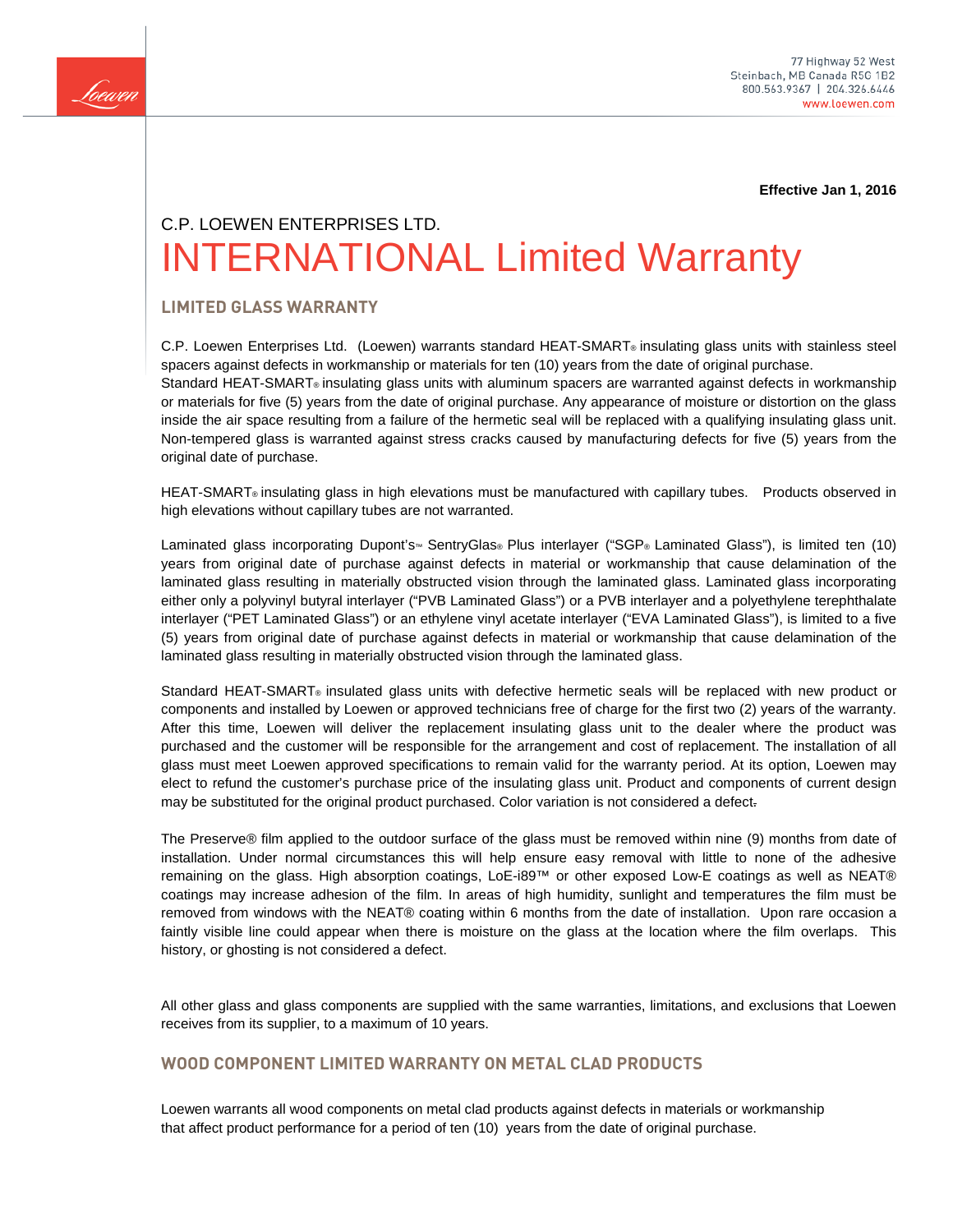

During the first two (2) years of the warranty period, Loewen, at its sole option, may repair the defective component at no cost, or provide and install replacement parts at no cost. Thereafter, Loewen will replace defective parts with the same or equivalent product(s) or component(s) free of charge for the remaining warranty period by delivering the replacement components to the dealer where the product was purchased. The customer is responsible for the arrangement and cost of installation and/or replacement. At its option, Loewen may elect to refund the customer's purchase price of the product component(s).

The ten (10) year wood component limited warranty is applicable on metal clad products only. Non-clad products are covered under the COMPONENT LIMITED WARRANTY.

## **COMPONENT LIMITED WARRANTY**

Loewen warrants all non-glass components including locks, hardware, hinges, and wood components against defects in materials or workmanship that affect product performance for a period of ten (10) years from the date of original purchase.

During the first two (2) years of the warranty period, Loewen, at its sole option, may repair the defective component at no cost, or provide and install replacement parts. Thereafter, Loewen will replace defective parts with the same or equivalent product(s) or component(s) free of charge for the remaining warranty period by delivering the replacement components to the dealer where the product was purchased. The customer is responsible for the arrangement and cost of installation and/or replacement. At its option, Loewen may elect to refund the customer's purchase price of the product component(s).

Repeated handling of oil rubbed bronze hardware will create the bronze or brass patina that is the distinguishing characteristic of oil-rubbed and rustic bronze finishes. Oil rubbed bronze and rustic bronze are "living finishes" with no protective coating. With time or frequent handling the dark oiled appearance will wear away revealing the bronze or brass substrate beneath. The appearance of these finishes will vary depending on usage, supplier and environmental conditions such as but not limited to high salt concentrations. This patina process is considered normal and not a warranted item.

### **FINISHES**

#### **EXTERIOR CLADDING FINISHES**

Loewen's standard aluminum finish is warranted for a period of twenty (20) years from the date of original purchase against manufacturing defects resulting in chalk (in excess of ASTM D-4214 number eight (8) rating, determined by the procedure outlines in ASTM D-4214), fade (more than five (5) Delta-E Hunter units (square root of the sum of square Delta L, Delta a, and Delta b) as determined by ASTM method D-2244 method 6.3, and loss of adhesion (peeling), per AAMA (American Architectural Manufacturer's Association's Specification 2605, except where provided below. Anodized finishes are warranted to be free from manufacturing defects for a period of ten (10) years from the date of original purchase, except where provided below. Fiberglass cladding components are warranted free from manufacturing defects for a period of ten (10) years from the date of original purchase. Fading or color changes may not be uniform if the surfaces are not equally exposed to the sun and elements, which is not considered a defect.

The factory applied protective film on the exterior of some metal clad components is required to be removed within ninety (90) days from date of installation.

Products installed in coastal environments (within one (1) mile of a sea coast or other salt water source) must be cleaned thoroughly with mild detergent soap and water. This must be done every three (3) months as a minimum, and more frequently if necessary to prevent the build-up of salt or corrosive residue. Any chips or scratches must be repaired immediately and not left exposed to the elements. Aluminum clad painted products in these environments are warranted to be free from manufacturing defects that result in abnormal corrosion or deterioration of the exterior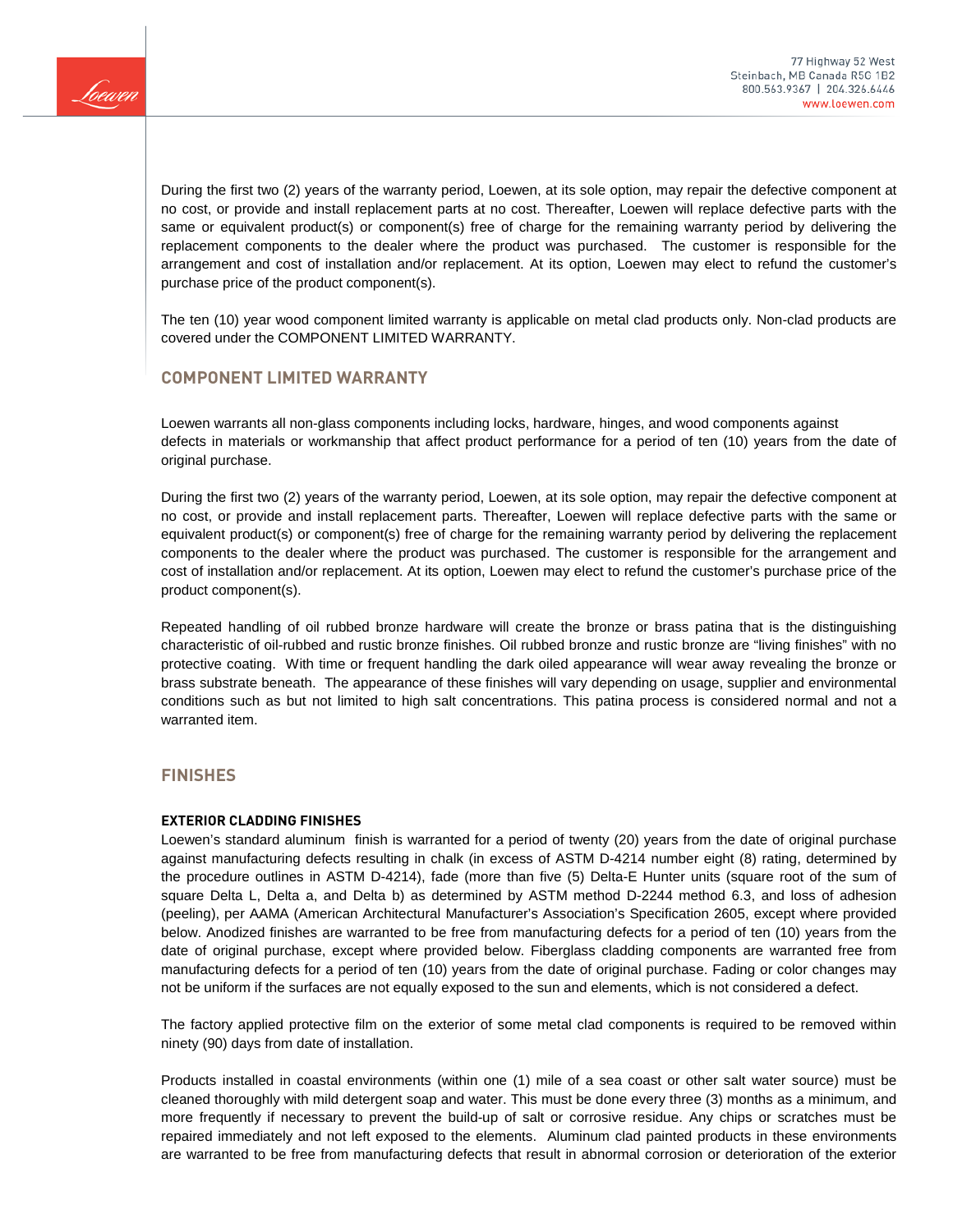

cladding or finish for a period of ten (10) years, including anodized sills used on sliding and swinging doors. The determination as to whether abnormal corrosion or deterioration in coastal environments and/or in areas of high salt concentration has occurred will be made at Loewen's sole discretion.

Coastal environments can be extremely corrosive and some finish deterioration is normal and should be expected. Areas with higher salt concentration that are within one (1) mile of a sea coast or other salt water source may have more deterioration occurring.

Anodized finishes are not warranted in coastal or high salt concentration environments.

Failure to comply with the regular cleaning and maintenance requirements within the specified schedule will invalidate this warranty. Thorough cleaning of all exterior window and door surfaces (including those not visible when the operating unit is closed) must be undertaken with mild soap and water and a complete fresh water rinse.

Documented proof of regularly scheduled cleaning is required. A maintenance log as well as instructions on cleaning can be found in the "Care and Maintenance of Exterior Aluminum Cladding" section found at [www.loewen.com.](http://www.loewen.com/)

During the first two (2) years of the warranty period, Loewen, at its sole option, may repair the defective component at no cost, or provide and install replacement parts. Thereafter, Loewen at its sole option, will supply materials for repair or equivalent product(s) or component(s) for the remaining warranty period by delivering the replacement components to the dealer where the product was purchased. The customer is responsible for the arrangement and cost of installation and/or replacement. At its option, Loewen may elect to refund the customer's purchase price of the product component(s).

#### **WOOD FINISHES**

Factory applied pre-finished paint coatings on wood surfaces are warranted against manufacturing defects resulting in adhesion loss (peeling) for a period of two (2) years from date of purchase. During the two (2) year warranty period, Loewen will repair the defective finish at no cost. Factory applied primers are not warranted.

#### **SURFACE PATINA, CYPRIUM COLLECTION**

Humidity, airborne salinity and pollutants work together with time to coat the surfaces with a natural patina ('living finish") and are dependent on environmental and location specific conditions. The rate of change, color variations, or uniformity of the naturally occurring patina process is expected and excluded from warranty coverage.

#### **FACTORY-APPLIED PATINA, CYPRIUM COLLECTION**

Factory-applied patina finishes will continue to evolve naturally over time. The initial factory-applied patina may not be representative of the natural evolution that may occur on a Cyprium product in any specific location. Depending on environmental and location specific conditions, factory-applied patina finishes may evolve or revert back to what would be a natural progression of unfinished copper or bronze. As such, there shall be no specific warranty pertaining to factory-applied patina finishes. The rate of change, color variations, or uniformity of factory-applied patina finishes is excluded from warranty coverage. As the natural or factory-applied patina develops, residue may wash down and stain surfaces beneath the cladding and is considered a natural occurrence. Staining of adjacent surfaces is excluded from warranty coverage.

#### **EXPOSED SOLDER JOINTS, CYPRIUM COLLECTION**

The appearance of exposed solder joinery is not warranted to be uniform in width or depth and may change color as the patina process evolves over time. The visual appearance of the solder joinery is excluded from warranty coverage. In coastal environments and areas of high salt concentration, the solder joints can be affected differently. In these environments, this is to be expected and is not warranted.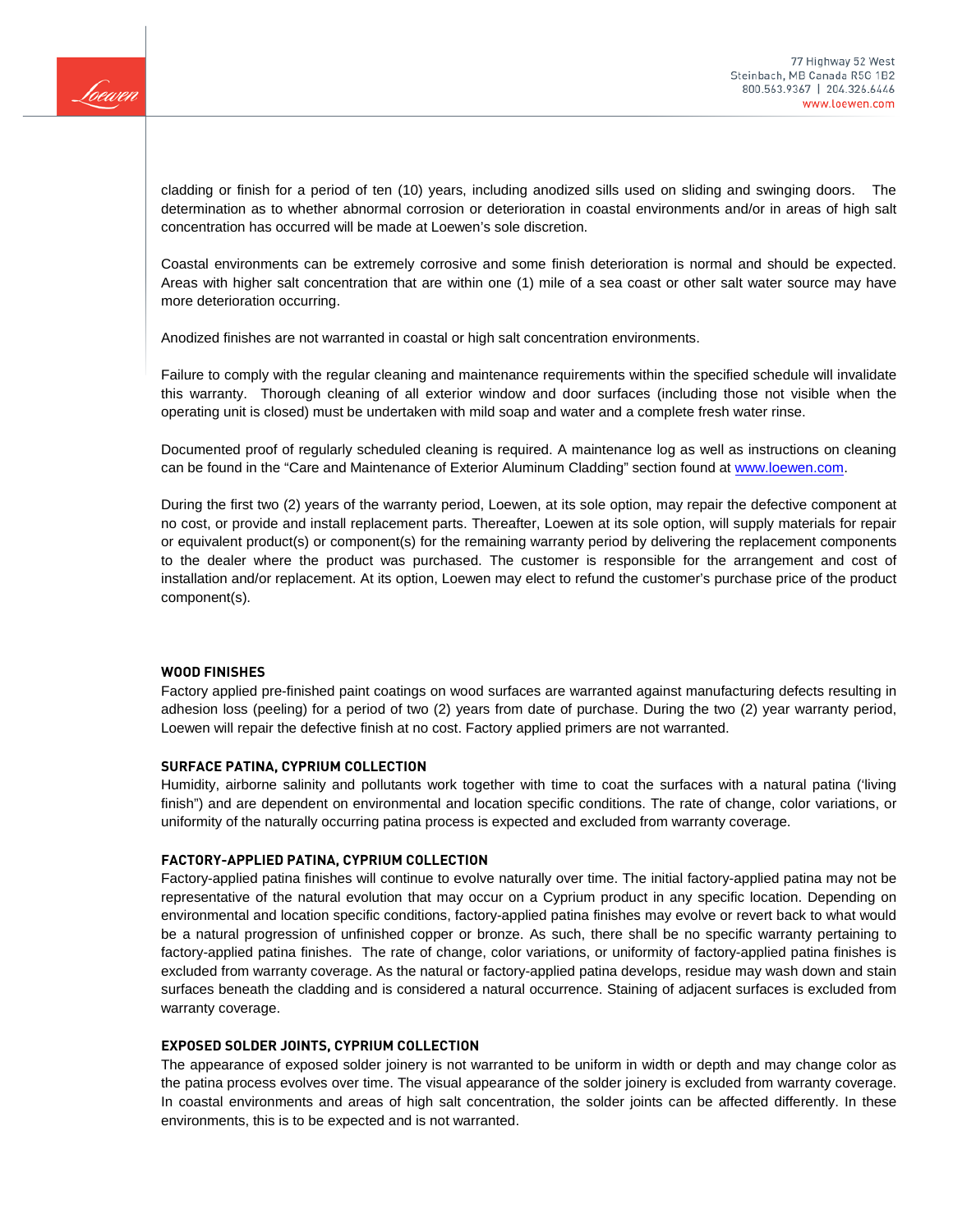

## **REPLACEMENT PARTS & LABOR**

Replacement parts and labor provided by Loewen staff or agents are warranted for ninety (90) days or the balance of the existing warranty, whichever is greater.

#### **WARRANTY LIMITATIONS**

Product and components of current design may be substituted for the original product purchased. Texture and color variation, nail holes, and fastener marks are not considered defects. In instances where labor is covered by warranty, Loewen will cover labor costs for replacing or repairing components in areas within sixty (60) miles of the original point of purchase. Otherwise, labor and/or mileage expenses may be charged.

Electric window operators supplied with Loewen products are warranted for the same warranties, limitations, and exclusions that Loewen receives from its supplier.

Screens are not designed to, nor will they prevent falls.

Suitability and compliance with building codes and standards (local or other), including building components, design and installation of flashing and/or sealing systems, and the use of Loewen product is the responsibility of the purchaser, user, architect, contractor, installer, or other building professional.

The preparation of the rough opening for large openings such as those required by, but not limited to, LiftSlide, MultiSlide and Bifold doors have unique requirements. Structural headers that allow for deflection no greater than 1/8" along the unsupported length once the header is fully loaded are required. Special care needs to be taken when installing any unit including transoms above such large opening units.

Loewen is not responsible for site measurements or the determination of structural and architectural requirements for the installation of large opening products such as but not limited to, LiftSlide, MultiSlide and Bifold doors. Site specifications are the responsibility of building professionals or engineers to determine.

All warranty categories are non-prorated except as listed.

This limited warranty supersedes all previous versions and notifications, is transferable, and applies to product purchased and installed outside of Canada or the United States. The warrantor is C.P. Loewen Enterprises Ltd.

#### **EXCLUSIONS**

.

This limited warranty excludes coverage for damage to Loewen units or non-Loewen components and materials as a result of the failure of components covered by the warranty.

This warranty does not cover:

- Touch-up Paint.
- Factory applied primer.

Factory applied primer is meant to assist in the adhesion of a field applied finish top coat and is not meant to provide protection in an unfinished state over an extended period of time. It is required that the exterior must be painted within 14 days of installation with a high quality finish coat. Instructions can be found in the "Finishing Your Product" section at www.loewen.com.

• Minute paint fracturing which may occur in proper fabrication of building parts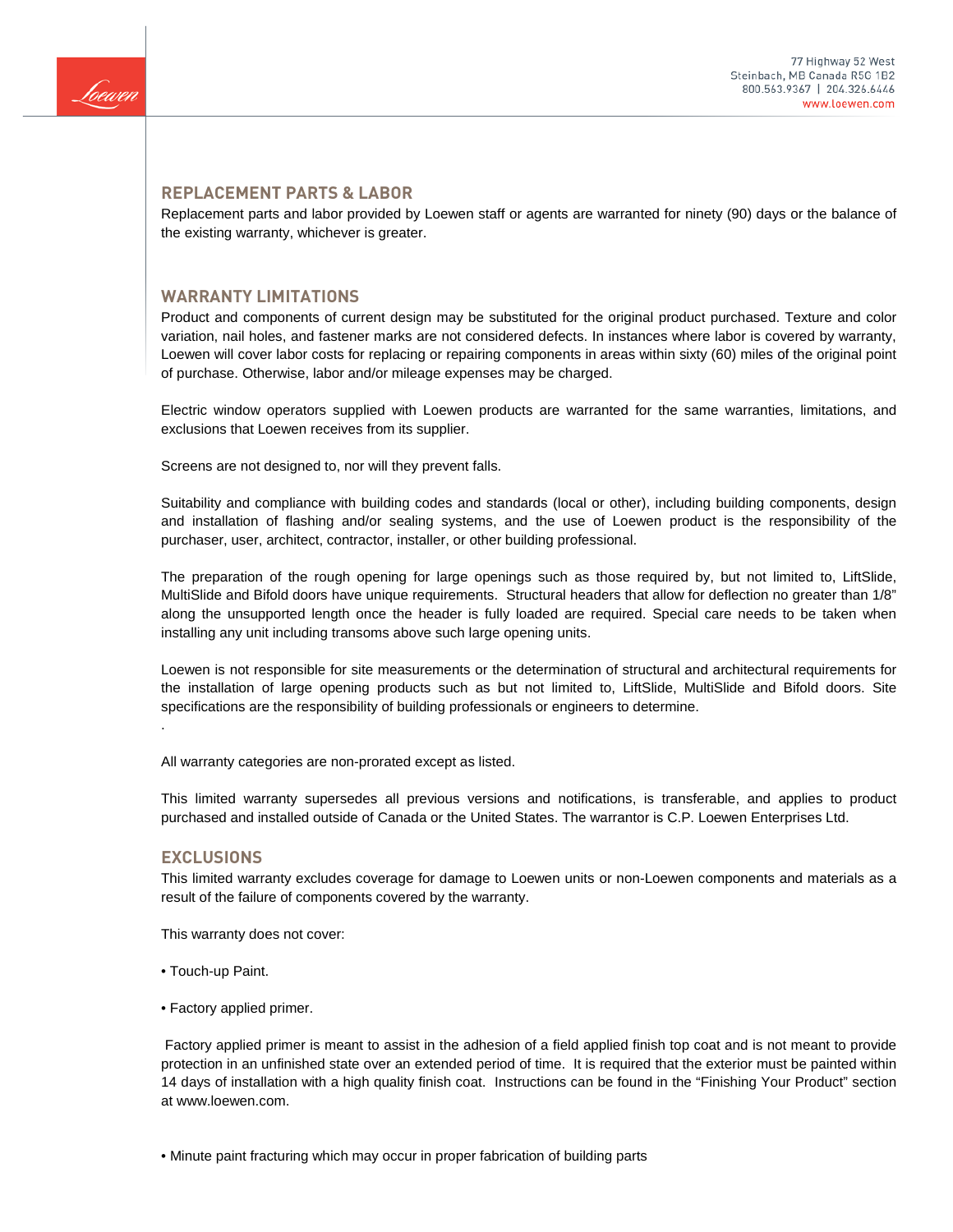

• Repainting or refinishing costs after replacement of defective components.

• Normal wear or discoloration of finishes, including tarnishing; and condensation or frost on exposed surfaces of the insulating glass unit, either on the inside or on the outside of the house resulting from excessive humidity.

• Cracked, shattered or broken glass; damage due to application of films, fixtures or decorations.

• Minor glass imperfections which do not impair structural integrity or obscure normal vision, including minor scratches and curvature of the glass, are not considered defects and are excluded from coverage.

• Visual distortion in tempered, heat strengthened and or laminated glass is to be expected. This is not considered a defect.

- Damage due to direct heat; damage or failure of hermetic seals from improper installation.
- Insulating glass units installed in units not manufactured by Loewen.
- Other manufacturer's glass or insulating glass units, unless factory installed by Loewen.
- Insulating glass units manufactured with Georgian Polished Wire glass installed in doors.
- Retention of Argon or other inert gas present in insulating glass at time of manufacture.
- Damage from accident, improper handling, alteration or misuse.
- Damage occurring in transit after leaving the Loewen plant or Loewen truck.

• Damage occurring in the customer's storage facility, on site prior to or during construction, through vandalism, theft, or from any other cause beyond Loewen's control.

• Damage to products or structures resulting from failure to follow Loewen installation instructions and recommendations.

• Damage as a result of nonstandard and/or improper installation including non-vertical, upside down, on the side, out of square and out of plumb.

• Installation in structures lacking adequate moisture drainage or moisture management including units installed without flashing and units with Exterior Insulation and Finish Systems ("EIFS") without proper drainage systems.

- Deficiencies in construction, building design and maintenance.
- Damage resulting from exposure to extreme weather, excessive humidity or excessive dryness.
- Damage while in an unfinished or unprotected state (may include distortion or splitting of wood components).
- Corrosion and related damage.
- Use of brick wash, chemical solvents or other inappropriate cleaners.
- Acts of God, nature, war, or terrorism